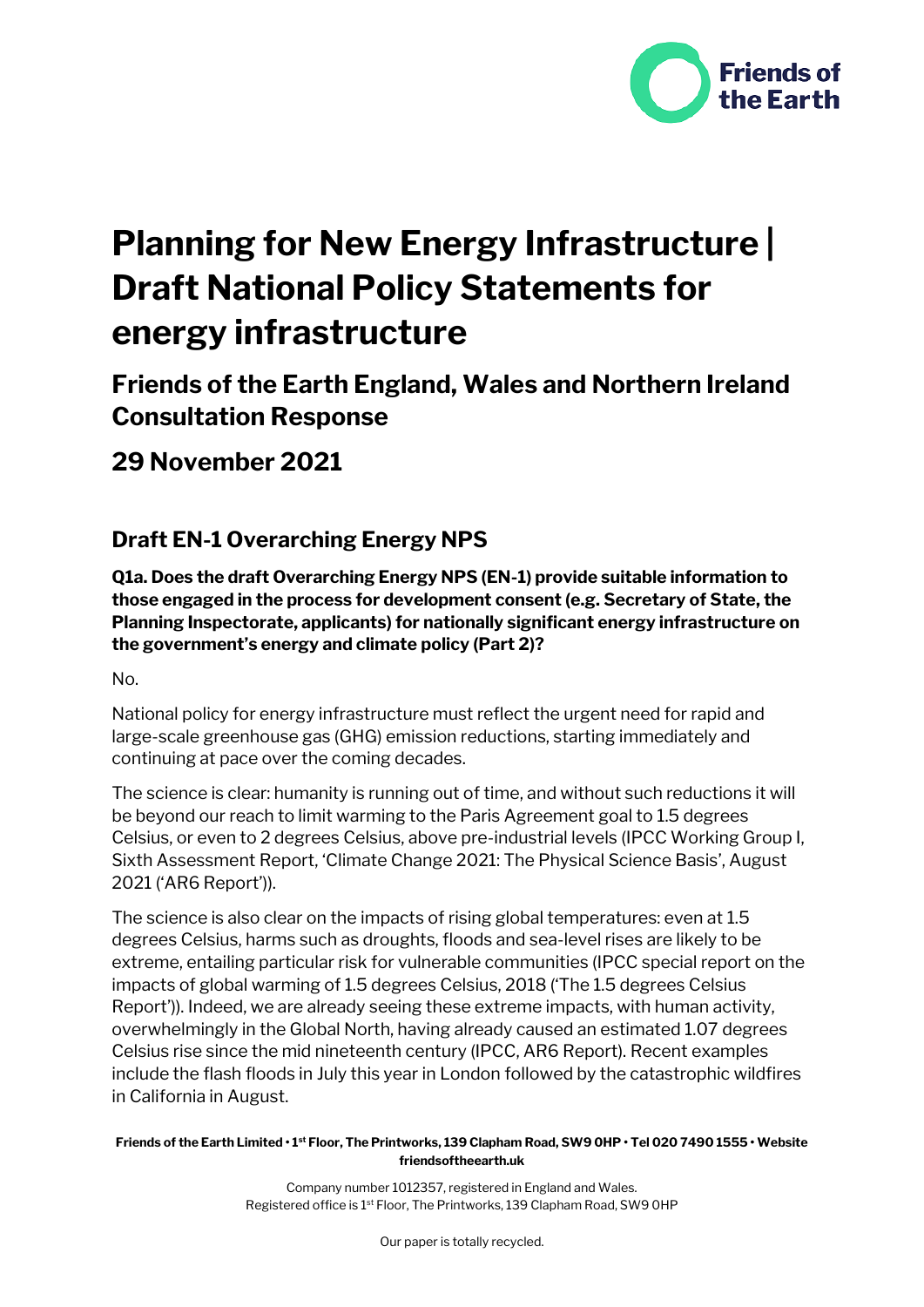As to energy systems, these will require rapid and far-reaching transitions if we are to limit global heating to 1.5 degrees Celsius with no or limited overshoot (IPCC, AR6 Report, Summary for Policymakers paragraph C.2). These transitions will need to be 'unprecedented' in terms of scale, and imply 'deep emissions reductions', a wide portfolio of mitigation options and a significant upscaling of investments (ibid.). As the International Energy Agency has noted, to have a 'fighting chance' of limiting the rise to 1.5 degrees Celsius 'requires nothing short of a total transformation of the energy systems that underpin our economies' ('Net Zero by 2050 A Roadmap for the Global Energy Sector', 2021, which also concluded that, within the IEA's net zero pathway, there is 'no need for investment in new fossil fuel supply').

Meeting these climate goals is made much harder by the 'production gap', caused by the world producing far more fossil fuels than is consistent with limiting warming to 1.5 or even 2 degrees Celsius (UN Environment Programme, Production Gap Report 2019, which confirms that governments are still planning to produce more than twice the amount of fossil fuels by 2030 than would be consistent with limiting warming to 1.5 degrees Celsius). This includes oil and gas, which are on track to exceed carbon budgets as countries continue to invest in fossil fuel infrastructure that "locks in" the use of such fossil fuels. The effects of this lock-in widen the production gap over time (Production Gap Report 2019). If the world is to get on track with an equitable, low-carbon recovery that is consistent with the Paris Agreement goals then a 'significant course correction' is needed, including 'profound changes in technology deployment, policy adoption, and financing' (emphasis added) (UNEP Production Gap 2021, p.33).

In addition to the production gap is the 'emissions gap' (the difference between where GHG emissions are predicted to be in 2030, based on current pledges and measures, and where they need to be to avert the worst impacts of climate change). UNEP's Emissions Gap Report 2021 shows that current mitigation measures put the world on track for a global temperature rise of 2.7 degrees Celsius by the end of the century. That is well above the Paris temperature goals and would lead to catastrophic changes in the Earth's climate.

To keep global heating below 1.5 degrees Celsius this century, the world needs to halve annual emissions in the next eight years.

In this context two things are clear: first, business as usual has failed; and second, strong policy is needed to regulate major energy infrastructure.

The Energy NPS is the correct context and mechanism for implementing a strong policy position of rapidly and decisively shifting energy systems away from fossil fuels and towards sustainable, low-carbon alternatives.

The failure of the current suite of Energy NPSs to do this is demonstrated by the recent approval for a new gas-fired power plant in Selby, North Yorkshire, under the Drax Power (Generating Stations) Order 2019. This was despite the government's own forecasts at the time, which showed that the UK did not need a major roll-out of new large-scale gas generation capacity. The government estimated the UK would need 6GW of new gas generation through to 2035. However, the UK had already greenlit more than 15GW worth of large-scale gas plants. The result of approving the new power plant would have been to take this to 18GW – three times the government's estimates.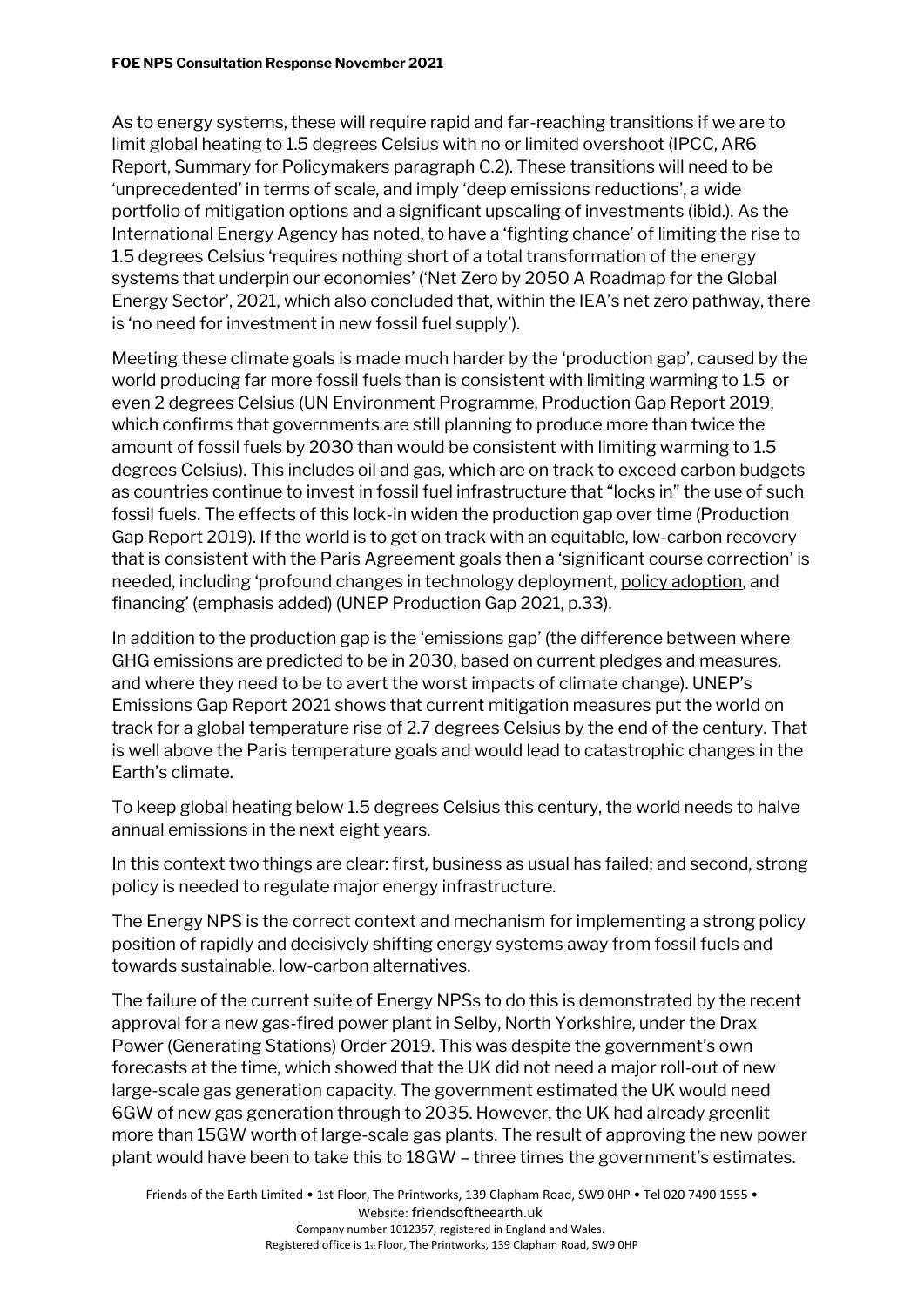Despite this contemporaneous evidence of (lack of) need, the Secretary of State (SoS) instead relied on the Energy NPSs, designated back in 2011, to argue there was an existing policy presumption in favour of new major energy projects which meant the SoS did not have to assess need again in quantitative terms. The result was the grant of consent for a new large-scale gas-fired power plant.

If the UK is serious about its climate ambitions, it must have robust policy in place to consign such perverse and damaging decision-making to history.

The government must now take action and adopt Energy NPSs which do not support new fossil fuel projects and associated infrastructure coming on stream, which would lock us in to the planet-destroying forms of energy production which have led us to our current predicament for even more decades to come.

The new suite of Energy NPSs must:

- 1. Make reference to the UK's context within this global challenge, linking clearly into the necessary decisions and boundaries we will keep to in terms of GHG emissions to stay within the safe limits recommended for balance to be maintained.
- 2. Reflect the current dynamics following COP26 to showcase resilience and set out a framework for how the energy sector will be ready to withstand the impacts of climate change.
- 3. Give the greatest weight to the need to transition away from fossil fuels, by ending all support for new fossil fuel developments, including unabated gas, and prioritising sustainable and low carbon alternatives in recognition of the urgent and pressing need for such development. Greater weight must also be given to the existing pipeline of developments that will already contribute to our transition to net zero and this must be evidenced and demonstrated as part of the government's projections to aid transparency.
- 4. Whatever the nature of the proposal, confirm that estimated CO2 emissions, including a proposal's end-use (or 'scope 3') emissions, can be a reason to refuse development consent when assessed against current emissions projections, in accordance with the precautionary principle and taking account of the UK's domestic and international climate policies, obligations and targets.
- 5. Encourage avoidance and mitigation of GHG emissions by not allowing developers to rely on carbon offsetting as a 'solution' to polluting schemes.

The comprehensive targets on the reduction of GHG emissions the government has pledged to meet are not limited to the energy sector. They require a holistic approach across all sectors. It is therefore fundamental that the government reviews each NPS in line with the commitments set out in this response. In particularly we urge the government to review the Airports NPS immediately.

For all NPSs, the government must:

1. Introduce a legally binding commitment to review the NPSs every five years, rather than on the basis of the SoSs own discretion (as they see appropriate). Without this duty on the SoS necessary updates are not being undertaken when an NPS becomes out-of-date, leaving the decision-making process vulnerable to

Friends of the Earth Limited • 1st Floor, The Printworks, 139 Clapham Road, SW9 0HP • Tel 020 7490 1555 • Website: friendsoftheearth.uk Company number 1012357, registered in England and Wales. Registered office is 1st Floor, The Printworks, 139 Clapham Road, SW9 0HP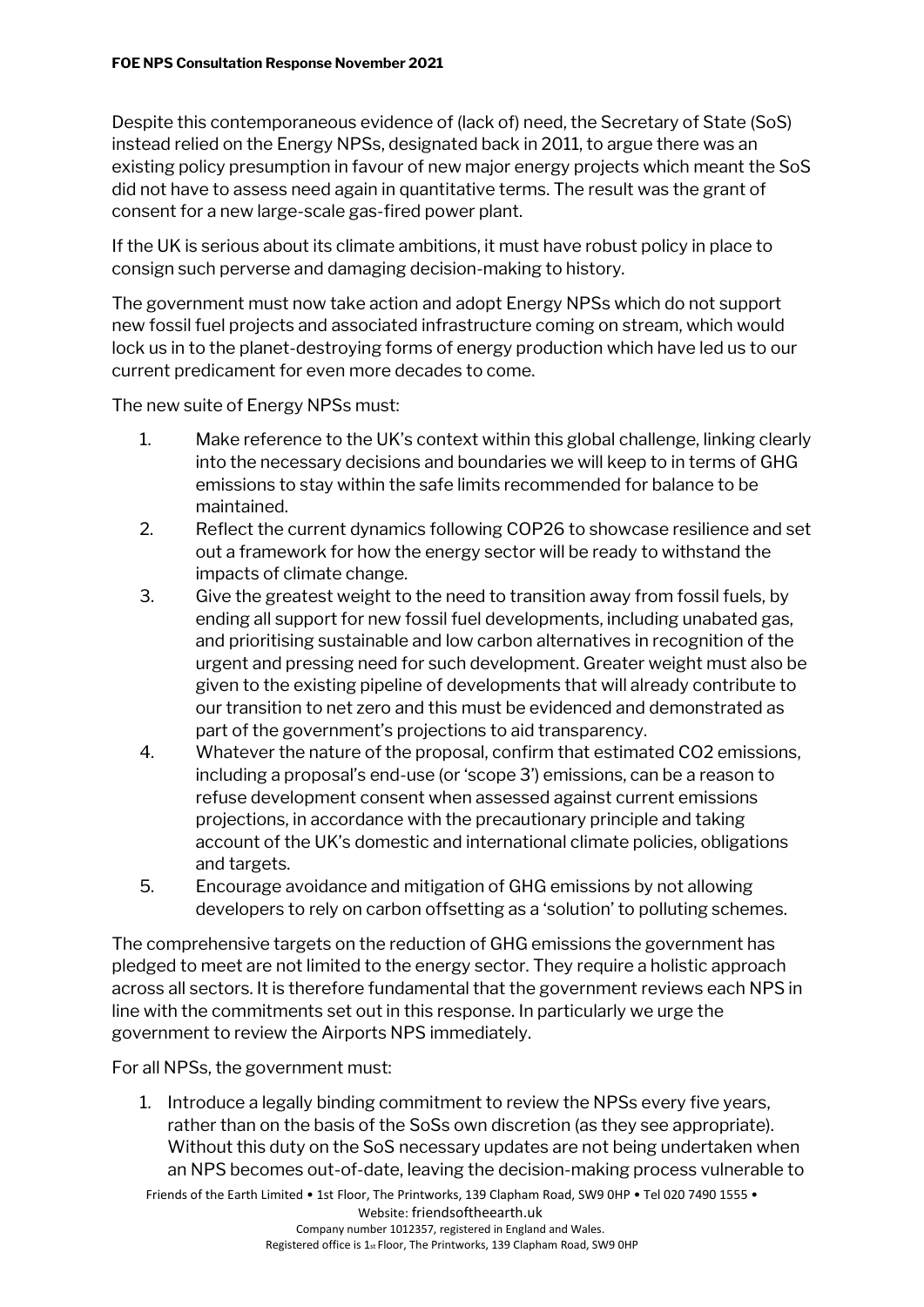damaging development (as was demonstrated by the Drax Power case above). The review process should also align with the carbon budget reviews and be informed by the agreed Glasgow Breakthroughs to ensure that there is alignment across all sectors not only in the UK, but internationally and that projections are being closely followed.

2. Ensure flexibility to reflect updates and reviews of relevant legislation and guidance. For example, the current NPSs have not been updated to reflect the government's positions on the 2016 Paris Agreement (including the successive Nationally Determined Contributions (NDCs), the 2019 legislative target amendment for net zero by 2050 or the PM's Ten Point Plan for a Green Industrial Revolution or recent Net Zero Strategy.

#### **Q1b. Does the draft Overarching Energy NPS (EN-1) provide suitable information to those engaged in the process for development consent (e.g. Secretary of State, the Planning Inspectorate, applicants) for nationally significant energy infrastructure on the need and urgency for certain types of infrastructure (Part 3)?**

No. See above.

As currently drafted, the Energy NPSs prioritises the security of the energy supply over all other impacts of fossil fuel development. This is not acceptable given our climate change goals and particularly following COP26 discussions. It is also a necessity to reprioritise low-carbon and net zero developments strategically in accordance with national climate duties and commitments and decarbonising the network. As set out above, we urge the government to revise the Energy NPS to ban all new fossil fuel development.

As set out in the recent report by the Climate Change Committee (CCC) (Independent Assessment: The UK's Net Zero Strategy) "meeting the targets will require almost all investments and new purchases to be low-carbon by the early 2030s **at the latest**." The Energy NPSs must reflect this position, otherwise the statements will be immediately out of date with current government commitments and will lock us into further delaying our actions on combatting climate change. We note that the government does not define what is considered 'low-carbon' within the suite of Energy NPSs. For clarity Friends of the Earth consider 'low-carbon' energy to mean renewable-based provision as carbon capture does not take into account fugitive emissions from extraction and incomplete capture of carbon.

The planning system cannot, and should not, promote exemptions from this target and step change towards net zero. It must embrace new technologies and new ways of producing energy in alignment with environmental limits. In order to keep below a 1.5 degrees Celsius increase in the Earth's temperature we need to heavily curtail our current use and reliance on fossil fuels and halt all new fossil fuel development, keeping at least 80% of our coal, oil and gas deposits in the ground. By 2030, the CCC has stated that three times the current amount of variable renewable energy is needed to provide 60% of electricity. This equates to approximately 7GW of additional renewable energy capacity each year (depending on the types of renewables used). The UK has vast renewable energy resources – it is unclear why we are not seeking to speed up its delivery and to significantly reduce our carbon emissions as a county. We consider that

Friends of the Earth Limited • 1st Floor, The Printworks, 139 Clapham Road, SW9 0HP • Tel 020 7490 1555 • Website: friendsoftheearth.uk Company number 1012357, registered in England and Wales.

Registered office is 1st Floor, The Printworks, 139 Clapham Road, SW9 0HP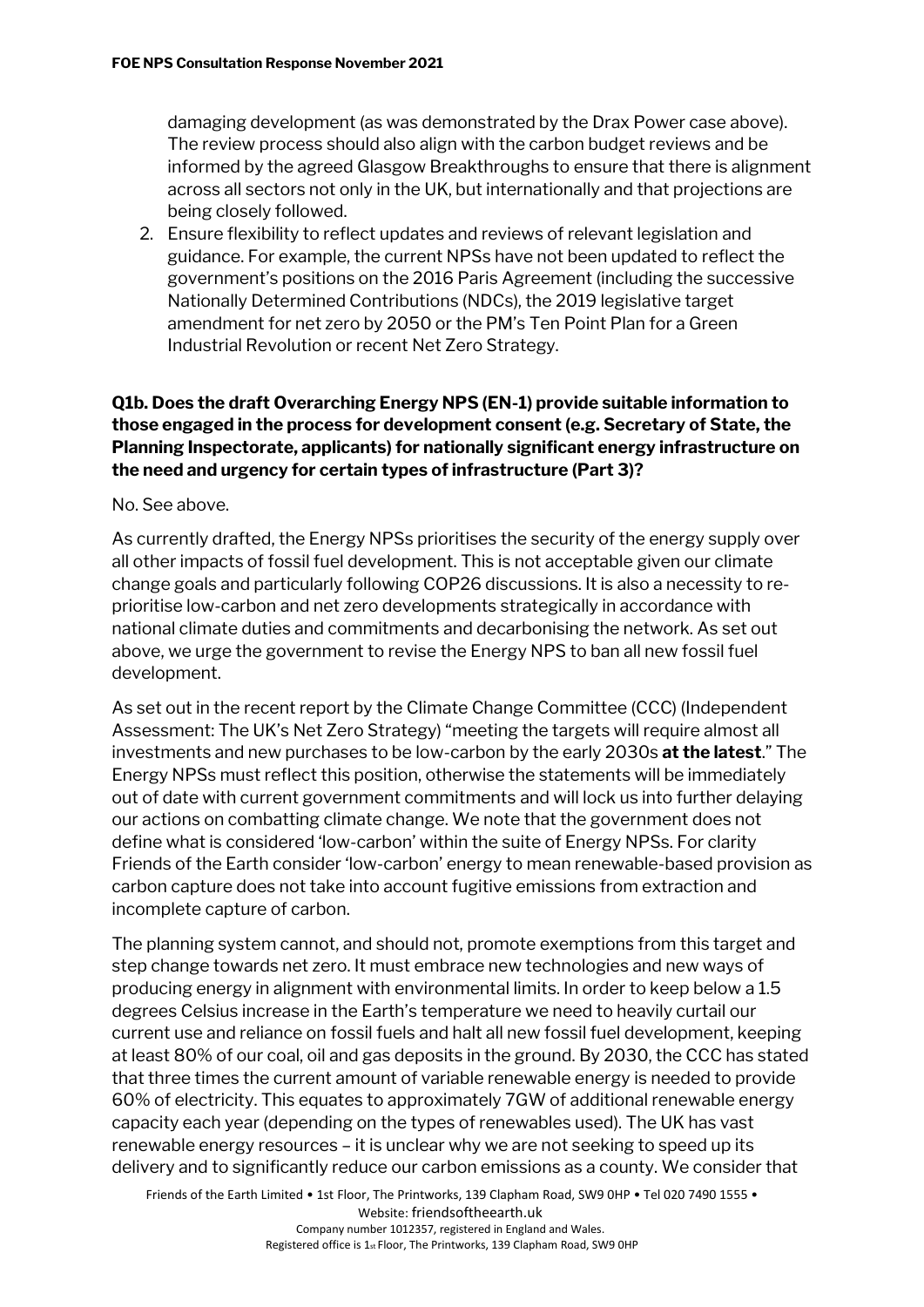the Energy NPSs fall short in emphasising the urgent need for renewables and suggest that the UK should be building more and at a faster rate, with a build out of up to 14GW of additional renewable energy every year. The NPSs should require greater emphasis on delivering this target. We provide justification under questions 8-14.

The alternative approach in the Energy NPSs also fails to consider any options which are completely absent of new fossil fuel developments (EN-1 page 12). The CCC states that "climate risks affect all aspects of society, while any new source of emissions could put the Net Zero path at risk…therefore [climate change] must be integrated throughout policy and planning decisions, and must be a key consideration in the Government's proposed planning reforms". To completely ignore this option means the government have not considered a "best case" scenario for the climate. Having a combination approach to the types of fossil fuel developments used and mixed together also avoids the pressing issue of locking in time limits on these types of developments coming forward in the future. A blanket approach does not sever the root cause, and will continue to delay action and reductions in GHG emissions. Given the CCC's recommendation of all new investments being low carbon by the early 2030s, this is a critical oversight with significant, arguably irreversible, long-term impacts on the delivery of renewable and low carbon alternatives and to our GHG emission reduction targets.

The draft Energy NPSs also fail to clearly demonstrate the urgency of not only the need for a transition to net zero, but for this to be implemented fairly. The government must set out a just transition for energy so that no one is unfairly burdened or left behind. All NSIPs should be determined on the basis of whether they are within the limits of climate change goals and will benefit the many, not just the few.

The need and urgency sections of the Energy NPS must be revised to:

- 1. Reflect the need for decarbonising the energy sector to be fair and just.
- 2. End support for and provision of any new fossil fuel developments coming forward, in the interest of achieving net zero and boosting delivery of renewable energy uptake.

#### **Q1c. Does the draft Overarching Energy NPS (EN-1) provide suitable information to those engaged in the process for development consent (e.g. Secretary of State, the Planning Inspectorate, applicants) for nationally significant energy infrastructure to inform decision making?**

No.

To keep the 1.5 degrees Celsius 'alive', and if the UK government is serious about contributing its fair share to address the climate crisis, the Energy NPSs must urgently stop support for both the supply and delivery of fossil fuel extraction projects, to cut emissions at source. The end to fossil fuels and the support for its extraction must be made at a local and national level.

Greater clarity must be provided to those who engage in the process for development consent on how decisions will be reached in a holistic way to fully consider locally led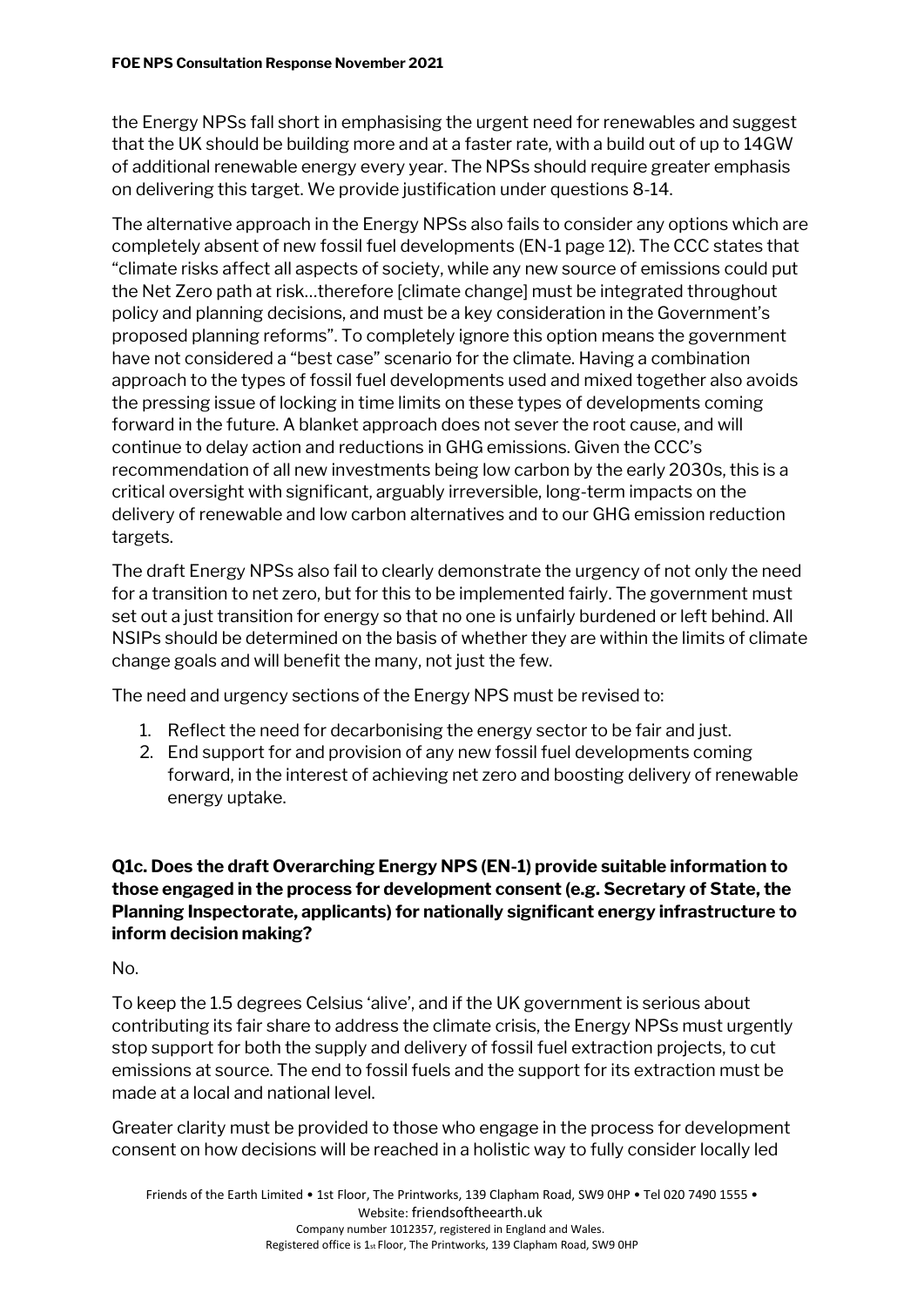climate emergencies and policies. At present, how the NPSs are drafted result in unclear guidance on how locally declared climate emergencies will be weighed into the balance.

In the same vein, whilst it is understood why the energy infrastructure cannot be wholly decentralised, there is no recognition of the opportunity presented to empower local authorities to encourage and support local level energy systems or infrastructure of national significance, or otherwise, that has received local support from the communities directly impacted by the energy proposals in collaboration with energy providers. The NPS and NPPF (2021) do not provide sufficient guidance or clarity for how these decisions could be reached. It is not top-down infrastructure alone that contributes to UK targets on reducing carbon emissions or increasing energy security.

The creation of planning policy and the determination of planning decisions are based on balancing a number of considerations (social, environmental and economic) to achieve sustainable development and create places to be enjoyed into the future.

One of the fundamental aspects of Town and Country Planning Act planning decision making is the weight to be given to emerging planning policies (set out in the NPPF). The consultation states that the existing suite of NPSs will continue to be used to determine NSIP applications until the revised/updated NPSs are designated (assumed that the energy NPSs will be designated in early 2022 although no timetable has been formally provided). Clarity is required on what is accepted as "potentially capable of being important and relevant considerations in the decision-making process" in terms of the provision in paragraph 1.6.3 of the Energy NPS, for those engaged in the decisionmaking process, to ensure that the draft NPSs hold some weight in terms of climate change targets.

Without such clarity, and in addition to the reasons set out in this representation, the government will continue to approve developments which are either outright contrary to climate and environmental commitments because of 'need' or 'economic drivers' and/or to slow down the process for achieving truly climate responsible development of large infrastructure.

We are also concerned about the risks of utilising offsetting options as a way to compensate for harm to the environment or an increase in greenhouse gas emissions (known widely as 'carbon offsetting' and 'nature-based solutions'). It is another example of government firefighting the symptoms, not the cause. This is set out further in our response to question 1d.

Within section 4.9, whilst Friends of the Earth welcomes the consideration of the lifetime of the development this must include what the use will be, how the site will be affected, what materials may need to be removed or brought to the site (and where they will go or come from), the design and build quality (including embodied carbon), the construction and then subsequently the operational, work processes and their carbon footprint, the decommission phase and any restoration. We support continued use of EIA and Environmental Assessments however for the true and full impact of proposed DCOs to be understood and correctly balanced in any future planning decisions, these regulations must be updated and strengthened to increase the weight and significance of climate change impacts, particularly in respect of long-term investments such as national infrastructure projects. Without such amendments we are without a framework

Friends of the Earth Limited • 1st Floor, The Printworks, 139 Clapham Road, SW9 0HP • Tel 020 7490 1555 • Website: friendsoftheearth.uk Company number 1012357, registered in England and Wales. Registered office is 1st Floor, The Printworks, 139 Clapham Road, SW9 0HP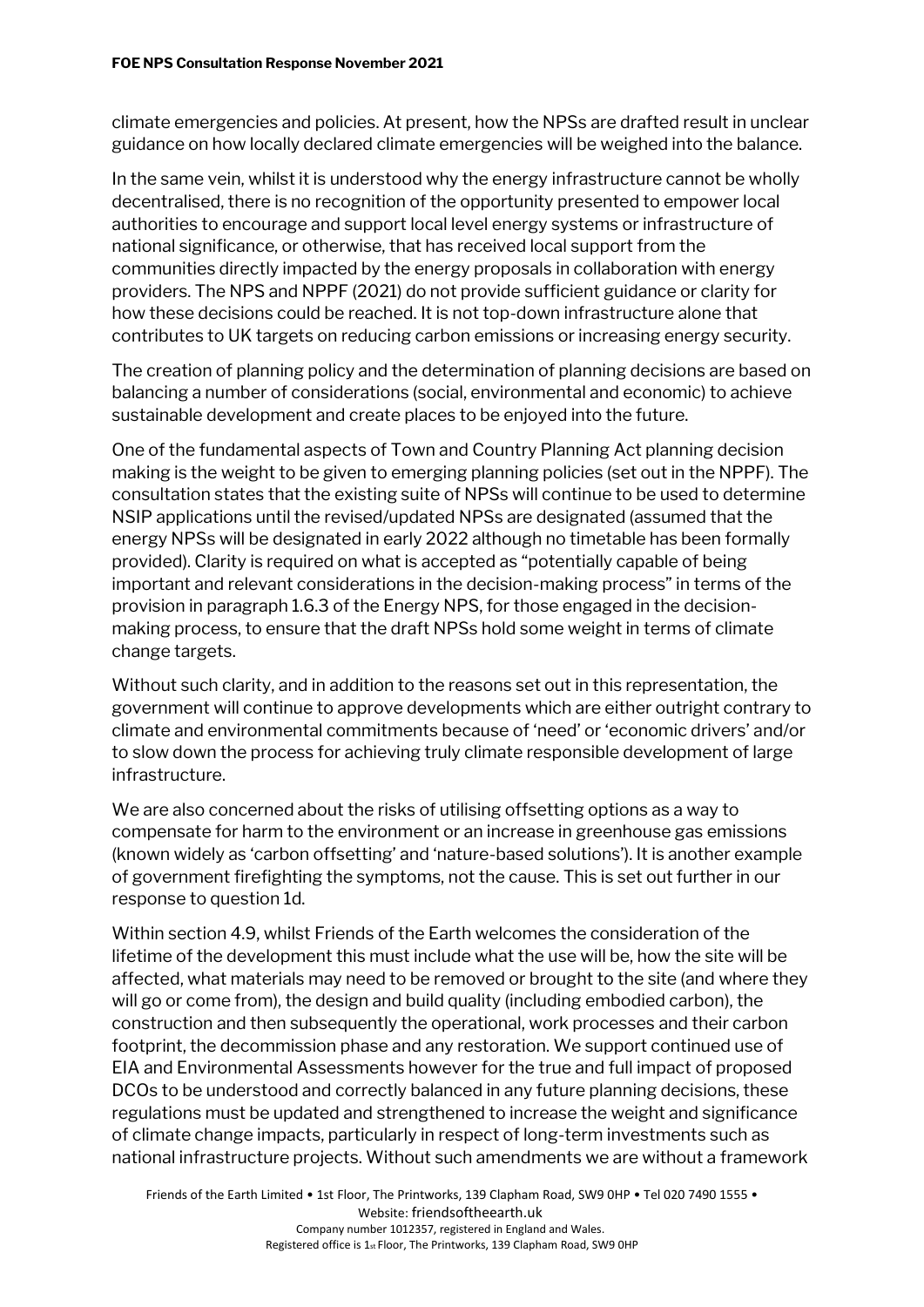that monitors and determines future development with the right level of scrutiny and climate change awareness for the emergency we are facing. For more detail on the importance of expanding EIA to expressly include assessment of Scope 3 emissions see our response to question 1c below.

Due to the severity of the emergency we are facing, we consider amendments to the NPS are needed to better align with the Climate Change Act, Planning Acts and EIA regulations – specifically on GHG emissions and how projects contribute to the climate crisis; in order for each project to be properly balanced against any overriding need for that type of energy source. This means strengthening the policy guidance and the introduction of a legal provision for planning on climate change. This would function as the net zero test on planning. Provisions that define and require adaptation resilience standards to be met in planning decisions must also be put on a legal footing. Not only would this ensure that each development's true impacts were transparent and understood, but this would assist with the consideration and exploration of alternatives to the development and its design.

The NPS is also lacking in guidance on how developments will be required to demonstrate that they have a high level of climate resilience and can adapt over their predicted lifetimes to remain resilient (paragraph 4.9.8)? The government must provide sufficient guidance, evidence and rationale for developers to adhere to or developments will be determined based on subjective viewpoints rather than science and fact. Without clear guidance these commitments are purely tokenistic and only pay lip-service to the issues rather than seeking to resolve or achieve true resilience.

The Energy NPS must be revised in the following ways to inform decision-making:

- 1. Clearly end all support for new fossil fuel developments.
- 2. Explain how locally led decision making on planning will contribute to the transition to net zero.
- 3. Provide clarity on the weight to be given to locally led climate emergencies and action plans.
- 4. Introduce a requirement to give weight to emerging planning policy or GHG evidence when an NPS is out-of-date.
- 5. Include a requirement to consider Scope 3 emissions when determining the application against emission projections.
- 6. Include a requirement for developers to demonstrate how the proposal will have a 'high level of climate resilience' and be able to adapt 'over their predicted lifetimes to remain resilient'.

**Q1d. Does the draft Overarching Energy NPS (EN-1) provide suitable information to those engaged in the process for development consent (e.g. Secretary of State, the Planning Inspectorate, applicants) for nationally significant energy infrastructure to inform examinations?**

No.

Friends of the Earth are concerned with open opportunities for carbon and nature offsetting which both worsen our climate and nature emergencies, cannot be made to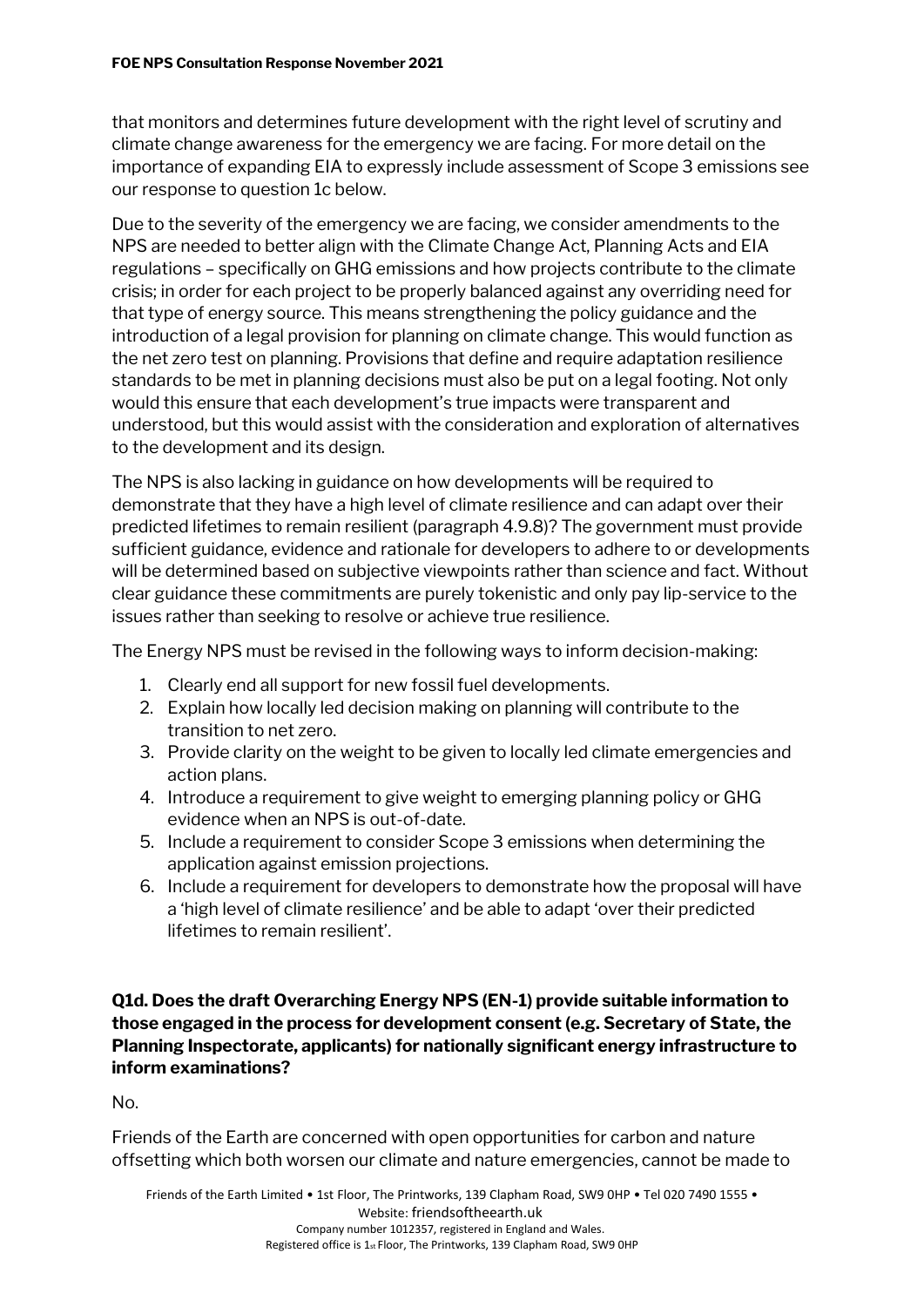work at scale and are a mere distraction from the root cause of these serious issues (see our report A Dangerous Distractions, October 2021).

Offsetting perpetuates business as usual and allows harmful development that should otherwise be refused. It was, for example, put forward by the developer in the Cumbria coal mine inquiry (albeit not an NSIP) as the justification for the construction of a project that would produce millions of tonnes of coal and be the first new deep coal mine in the UK for 30 years. This was later condemned by Gold Standard, the very offsetting scheme they had sought to rely on, in a letter to Friends of the Earth presented at the Inquiry. Further examples (not necessarily energy related cases) include HS2 (see report by the Wildlife Trusts Inside Ecology, 2020 HS2) and with Heathrow Airport's peat bog restoration plans. Friends of the Earth firmly maintain that developers should not be allowed to shirk their responsibility towards achieving Net Zero by falsely using offsets to justify a source of emissions that is incompatible with global climate change objectives.

Offsets should only be used as a last resort for genuinely residual emissions where avoidance and reduction methods have first been applied, in accordance with the mitigation hierarchy. In any case, for carbon-offsetting markets to work reliably, every project would need to be additional, be permanent, not lead to emissions shifting elsewhere, be agreed by local people, and not deter innovation. Projects that meet these conditions are likely to be incredibly rare. It is why the UK's CCC has previously advised against the use of international carbon offsetting, including stating in their Sixth Carbon Budget that "*all UK emissions must be tackled, without reliance on offsets from elsewhere".*

Indeed, allowing any dependence by developers on nature-based solutions is fundamentally misaligned with the Net Zero objective. The vulnerability of these offsets to habitat destruction and changing climate mean there is an inherent risk that these schemes are temporary and therefore incapable of ensuring the permanence required to allow any reliability. This became particularly apparent in recent months, where forest fires in North America destroyed land relied on for offsets by companies including BP and Microsoft. This meant the carbon emissions these projects were supposed to offset simply remained in the atmosphere, and were joined by yet further emissions caused by the wildfires. In the face of the impending climate crisis, with such wildfires only set to increase and the changing climate growing more unpredictable, any reliance on such high-risk 'solutions' must be completely avoided.

In parallel to this, there is a real danger that the enthusiasm for cheap offsets will hold back innovation by providing an ineffective alternative to avoidance and mitigation, reducing pressure on industries to invest in and deploy new technologies. To this end, the International Energy Agency has expressed scepticism on offsetting, stating that "*there is likely to be a limited supply of emissions credits consistent with net zero emissions globally and the use of such credits could divert investment from options that enable direct emissions reductions".*

Friends of the Earth are therefore deeply concerned with the proposal in paragraph 5.3.6 of EN-1 to give projects that embed nature-based offsets 'positive weight'.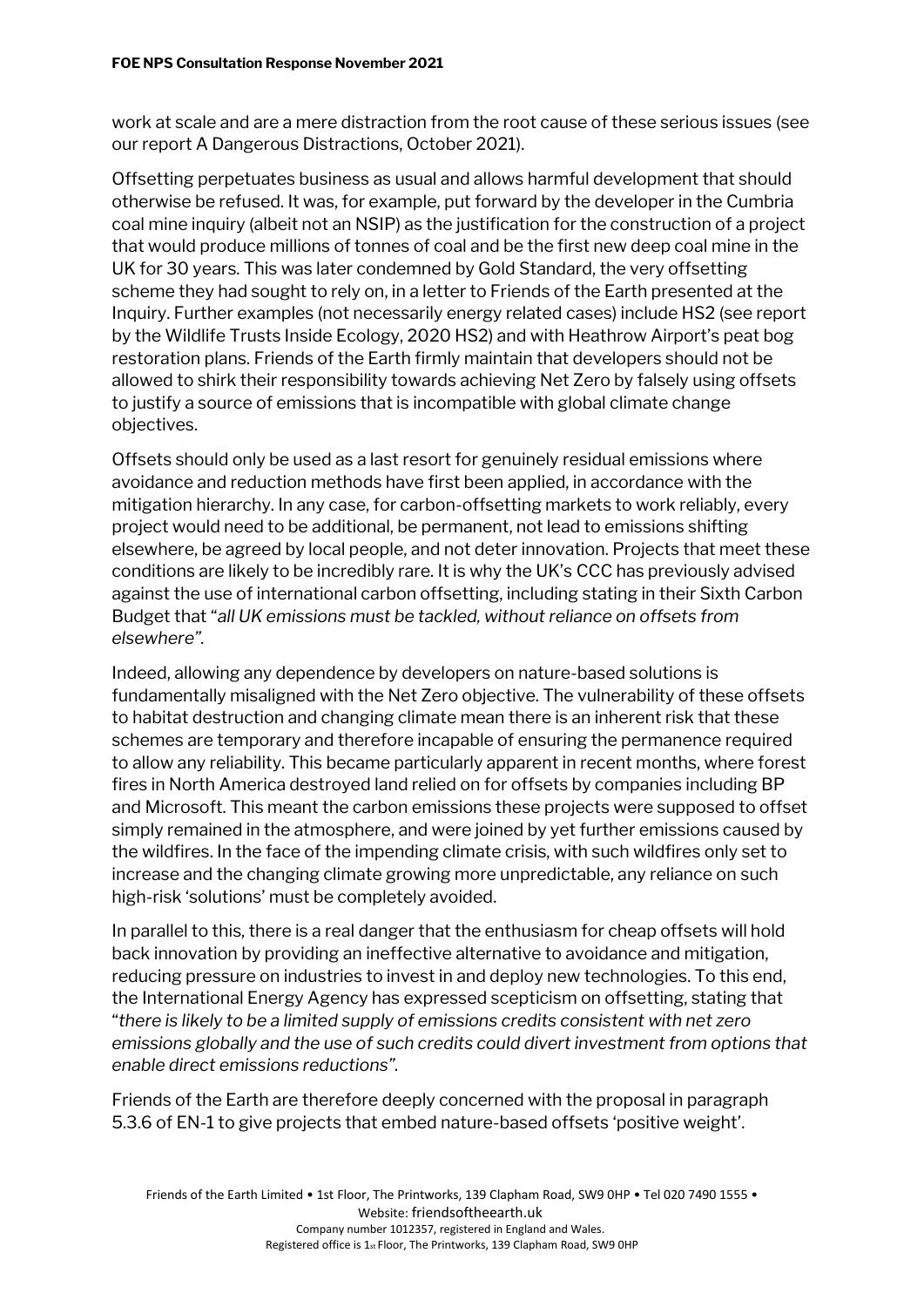We suggest that amendments to the Energy NPS take this unreliability into account when guiding decision makers, and instead ensure greater weight is given to methods that avoid or reduce GHG emissions in the first instance.

#### **Q2. Do you agree with the amendments made to EN-1 Part 4 on assessment principles, including new guidance on the marine environment, and biodiversity and net gain?**

No.

In respect of biodiversity net gain, the Energy NPS EN-1 states that "there is also potential for minor positive effects in the medium to long term" to negate its preceding sentence of the potential "for significant negative effects on biodiversity as a result of the energy NPS implementation in the short, medium and long term".

This is, in short, not ambitious enough. "Minor positive effects" as a way of compensating "significant negative effects" on biodiversity as a result of the energy NPS should not be an acceptable threshold, goal or a target to reach. If harm from a development is so significant the development should not be approved, or alternative solutions should be sought as a first response. Settling for minor compensation should be avoided at all costs and we consider this to be a significantly inappropriate response.

Technological solutions must be explored which seek to protect, enhance and appropriately mitigate harm to biodiversity without the use of unreliable and risky offsetting. Developers must be required to demonstrate by first exploring and justifying all reasonable alternatives before submitting proposals and examiners must be satisfied that all reasonable alternatives are not more beneficial to the environment before permitting harmful developments. We would welcome further guidance on the meaning of 'nature inclusive design' (referenced paragraph 4.6.3) to demonstrate the implementation of biodiversity net gain (BNG) and Environmental Net Gain (ENG) for NSIP schemes, including what developers need to submit, demonstrate and consider when developing a proposal. We comment further on embedded carbon in question 1c.

We note Section 99 of the Environment Act 2021 brings in Schedule 15, which in turn amends sections 37, 103-105, 120 and 232 of the Planning Act 2008 and inserts a new schedule 2A into this requiring certain NSIPs to meet the objective of increasing biodiversity by at least 10% of the pre-development value of the site, calculated by reference to the biodiversity metric. We consider that all NSIPs have the potential to have harmful impacts on biodiversity and must consider mitigation and enhancement measures across all sectors and types of NSIP. Any biodiversity net gain considerations must not overshadow or replace the use and implementation of the biodiversity mitigation hierarchy as a first policy requirement. Once this has been explored, onsite biodiversity net gain should be explored as a priority as with Town and Country Planning Act planning applications.

In addition, the government must consider further how LNRSs fit within the considerations of BNG and ENG for NSIPs. It is very unclear how they will influence the location of developments and what weight will be given to their protection from harm. Furthermore, will LNRSs be used as a basis for offsetting, particularly carbon storage or

Friends of the Earth Limited • 1st Floor, The Printworks, 139 Clapham Road, SW9 0HP • Tel 020 7490 1555 • Website: friendsoftheearth.uk Company number 1012357, registered in England and Wales. Registered office is 1st Floor, The Printworks, 139 Clapham Road, SW9 0HP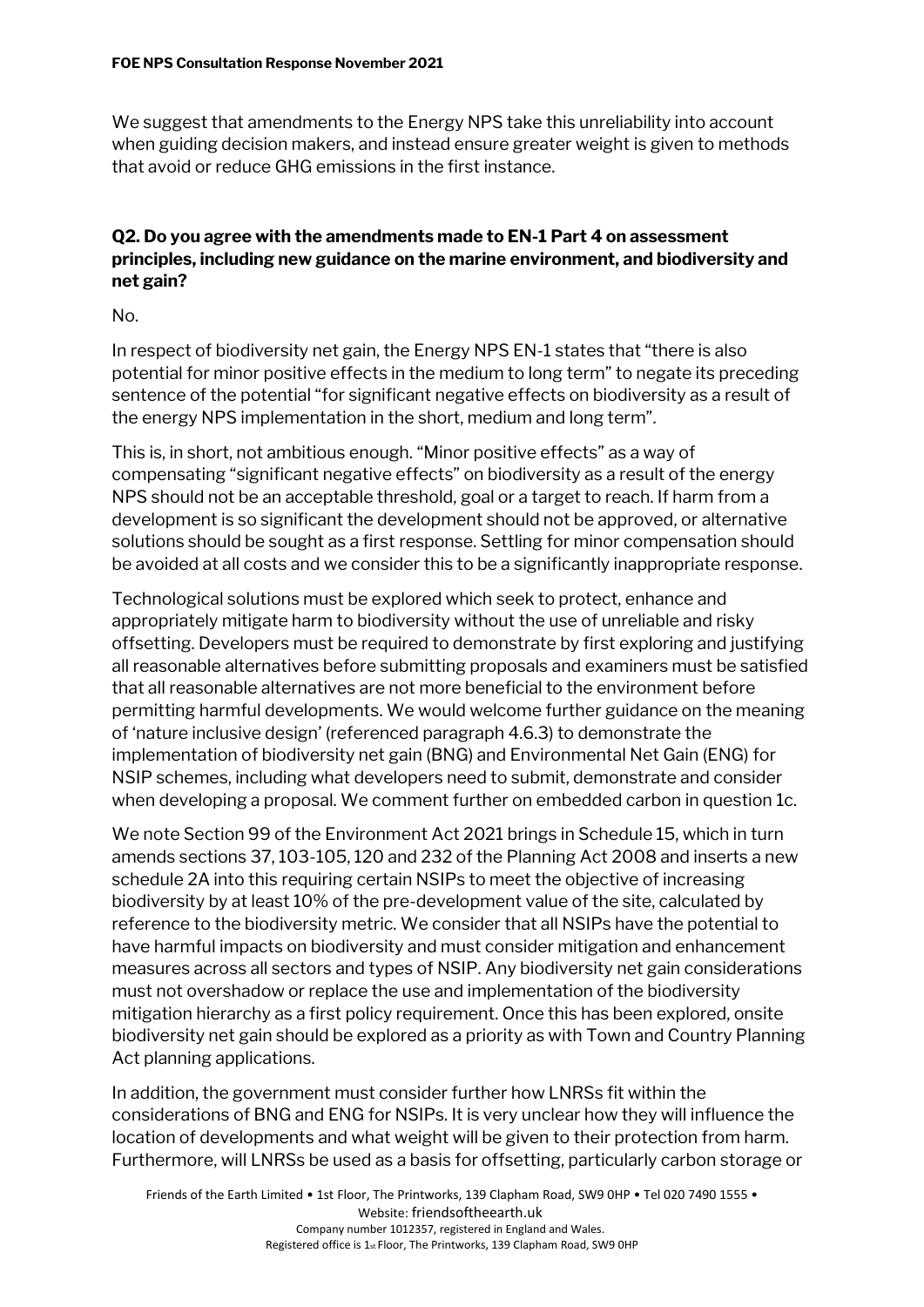biodiversity enhancements. If this is the intention, consideration must be given to local communities and their views on the acceptability of any offsetting measures. Guidance should make clear that decisions must not result in communities being excluded from using local nature areas (including woodlands) that are chosen to protect carbon stores or biodiversity.

Additionally, the guidance would be clearer with an explanation as to what is required to be submitted (and any assessments) so that there can be more control over the detail and structure of a development and whether restoration of the site is included in the matrix. We believe restoration should not be included as this creates a loss over a longterm period of time that could be irreversible in terms of particular species abundance. Full alignment with the Environment Bill and the publications of a biodiversity gain statement is welcomed for enforcement purposes.

#### **Q3. Do you agree with the amendments made to EN-1 Part 5 on the generic impacts of new energy infrastructure?**

No.

We are not supportive of the recommendation for nature-based solutions as a way of compensating harm to biodiversity unless a truly suitable solution can be achieved. This would require 'like for like' carbon offsetting and nature creation (including the principle of only approving closely related to the source mitigation which also has the most direct potential to benefit and enhance local landscape and biodiversity), the offsetting being limited to genuine residual impacts/emissions and where solutions are approved by communities so they can continue to enjoy their local area and green open spaces. As with the BNG framework for Town and Country Planning Act 1990 decisions, marketbased offsetting which is remote to the site should not be support, given weight or encouraged.

Paragraph 5.4.19 states that a DCO applicant should consider producing and implementing a Biodiversity Management Strategy. This must be a requirement, not a consideration. Requirements about environmental provisions must be set out clearly as mandatory submission documents. These documents are necessary for demonstrating and achieving protection and enhancement measures but also in monitoring and enforcing developments into the long-term and over their lifetime. Additionally, information and details on decommissioning the site should be included in this submission documentation to fully enforce how a site will be restored after the operational processes come to an end.

In relation to carbon offsetting, while investing in genuine action for nature is important, the carbon that is drawn down by these nature-based solutions could easily be released within decades, because of climate breakdown and its effects on nature (for example forest fires in North America, sea level impacts on mangroves and peat fires across the Arctic). Yet the carbon emissions these projects are meant to offset will remain in the atmosphere for many centuries.

Carbon stored by nature as organic matter – in trees, soil, etc – is always in flux as part of the nature carbon cycle. Only carbon sequestered geologically, in rocks or aquifers for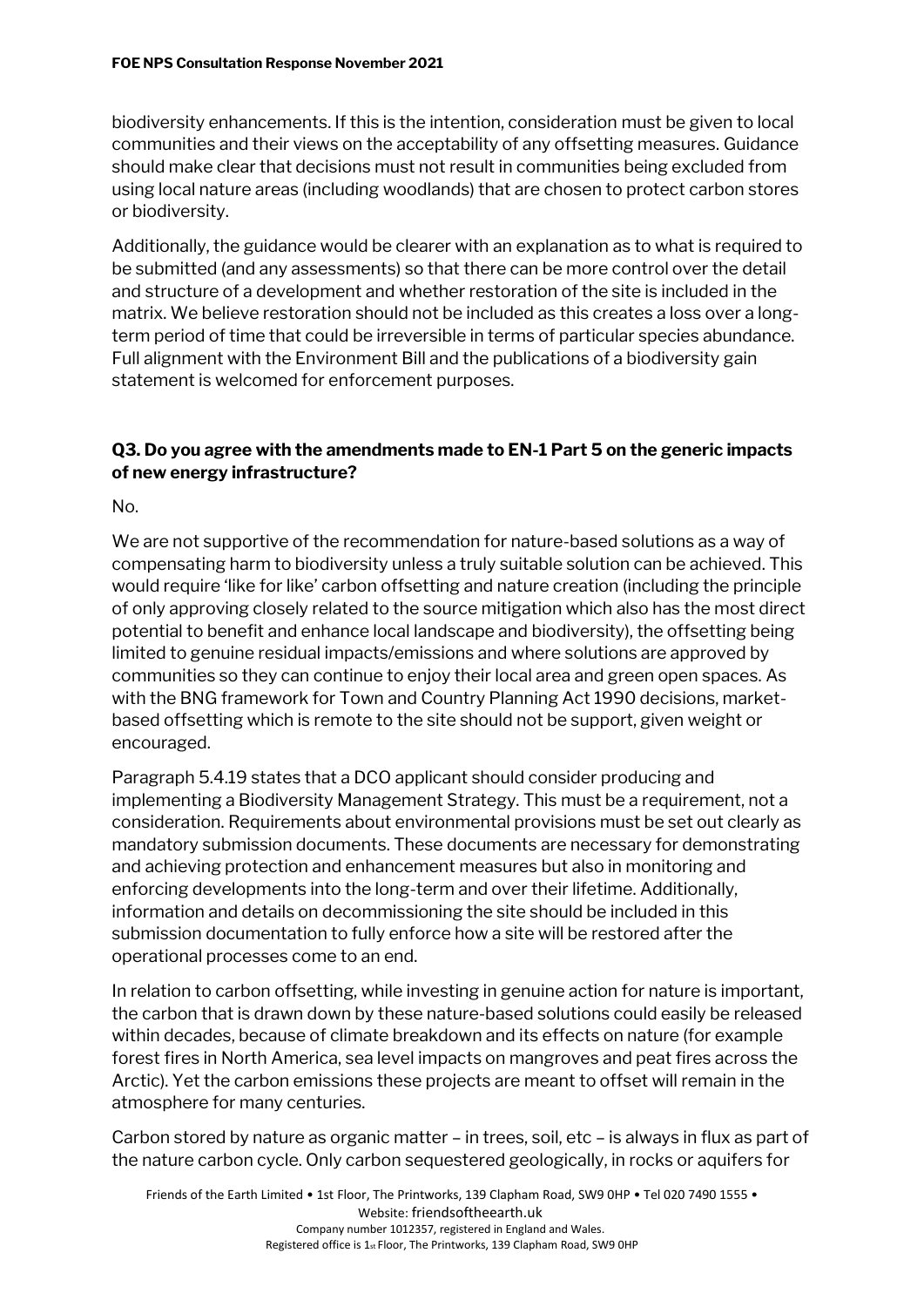example (e.g. fossil fuels when still in the ground), can be said to be "permanently" locked up, at least compared with the lifetime of carbon pollution in the atmosphere. Researchers at Lancaster University have tried to calculate the real-world impact of offsetting. They estimated how the presence of offsets, potential future availability of offsets and other means of drawing carbon out of the atmosphere create a "mitigation deterrence", which can deter or delay action to reduce emissions (Quantifying the Potential Scale of Mitigation Deterrence from Greenhouse Gas Removal techniques, AMDEG working paper 2, McLaren 2020). In the worst-case scenario, the promise of offsetting schemes and other carbon-removal approaches could lead to an additional 1.4 degrees Celsius of global heating, which would be catastrophic.

Ultimately, we will need to achieve net negative emissions to draw down the already excessive amounts of carbon in the atmosphere.

#### **Q4. Do you have any other comments on the amendments to EN-1?**

No comments.

### **Draft EN-2 Natural Gas Generating Infrastructure**

#### **Q5. Do you agree that the amendments to EN-2 (in combination with EN-1) provide clear planning policy to support the government's position on the use of fossil fuels in electricity generation and the phase out of coal and large-scale oil?**

No. Friends of the Earth does not support the use of coal and large-scale oil to generate electricity.

The production of oil, fossil methane gas (typically called 'natural gas') and coal in the UK needs to rapidly decline to limit global temperature heating to 1.5 degrees Celsius. Instead, the UK should commit immediately to stop new fossil fuel extraction projects, phase out production from existing projects, and join other countries in the Beyond Oil and Gas Alliance (BOGA). This aligns with the International Energy Agency (IEA) Net Zero report which stated that no new oil, fossil methane gas and coal fields are required if global net-zero emissions are to be achieved by 2050 and must be reflected across the suite of Energy NPSs.

The government is keen to showcase the UK as a climate leader. Therefore, as a country that has benefitted enormously from fossil fuels in the past, we must make an important immediate step to halt the ability to approve any new fossil fuel projects and to set a clear transition pathway that sets a timescale for the complete phase out of all existing fossil fuel use and production and limits the impacts on workers (ensuring their skills can be transferred to new, clean energy jobs and other sectors).

Research, such as the article referenced by UCL (Unextractable Fossil Fuels in a 1.5 degree world, September 2021), have demonstrated that projects that already have permission and have been developed will continue to produce enough energy to meet declining demand. This underscores the importance of resisting new energy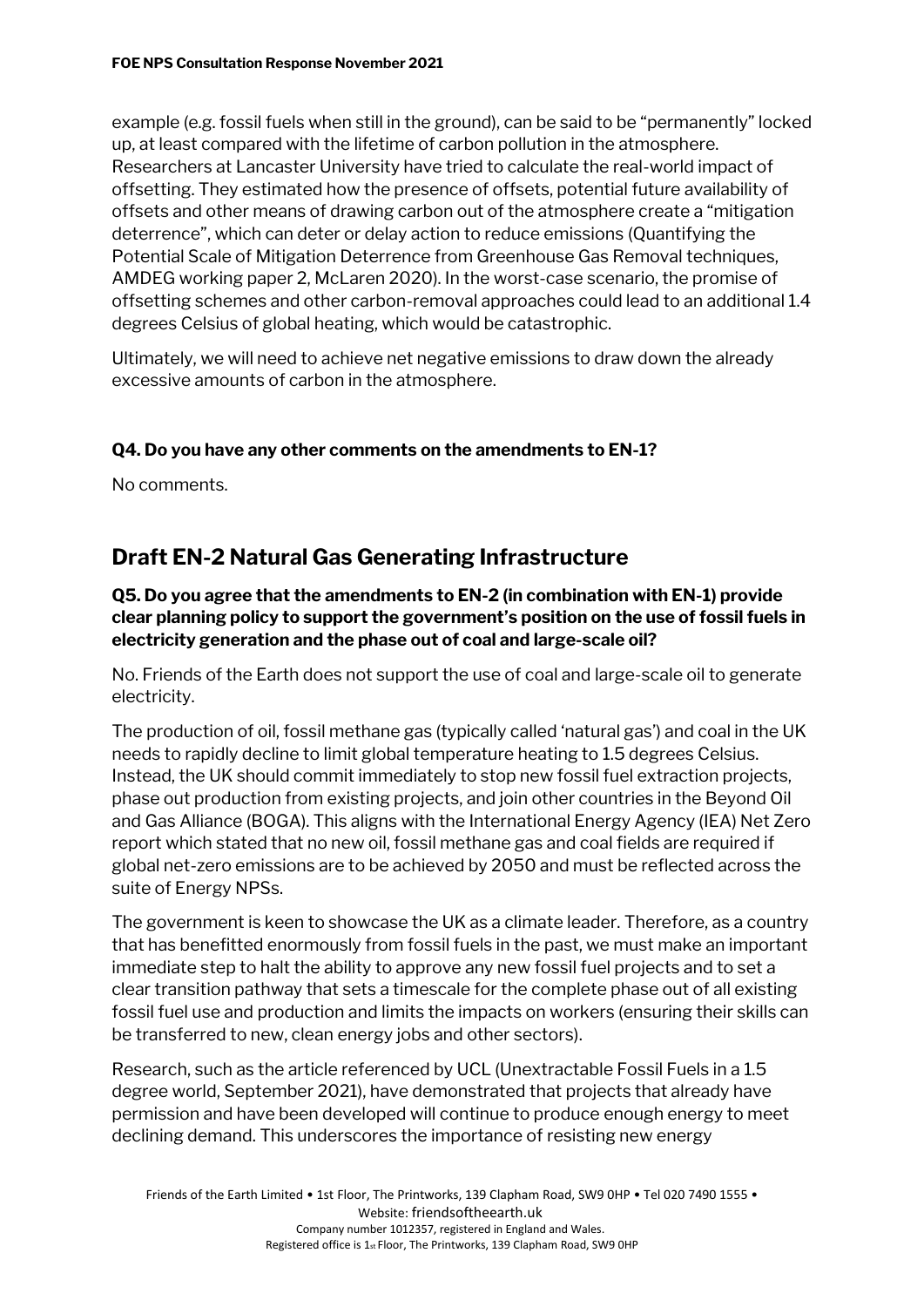infrastructure projects, such as gas power stations, that will lock in the use of fossil fuels and widen the production gap (see above).

#### **Q6. Do you agree with the way the amended EN-2 deals with the emerging potential for the use of low carbon hydrogen in electricity generation?**

Hydrogen has long been hailed as a low-carbon energy solution as we move away from fossil fuel reliance for heating, transportation, and industries. Whilst our general view is for hydrogen use to be limited in some sectors, and for some hydrogen produced electricity to be available as a back-up reserve for winter periods when demand is high and renewable production decreases, we agree that there is a role for low carbon hydrogen for industry, particular where there are no other practical low-carbon alternatives, to meet needs (as identified by the CCC). However, this hydrogen production must be green (renewable) hydrogen and not blue (made from fossil fuels). We do not agree with the government's 'twin track' approach as set out in the Energy NPS or the Hydrogen Strategy 2021.

#### **Q7. Do you have any other comments on the amendments to EN-2?**

No comments.

### **Draft EN-3 Renewable Energy Infrastructure**

#### **Q8. Do you agree that the amendments to EN-3 (in combination with EN-1) provide clear planning policy to support the government's position on renewable energy infrastructure?**

No. We have mixed concerns about the government's position on renewable energy infrastructure and address these below.

In short, and in addition to our response under  $Q1$ , we must urgently deliver renewable energy infrastructure and the best mechanism to do this quickly would be via a clear policy framework prioritising the uptake and delivery of renewable energy within the Energy NPSs.

#### **Q9. Do you agree with the amendments made to EN-3 guidance on offshore wind?**

Friends of the Earth Limited • 1st Floor, The Printworks, 139 Clapham Road, SW9 0HP • Tel 020 7490 1555 • Friends of the Earth supports sensitively planned wind power developments and considers an increase in the speed of their deployment to be pivotal in meeting our net zero future. Wind developments both on- and offshore have an important part to play in delivering this target and in achieving key objectives of sustainable management of our natural resources and long-term energy security. It is also widely understood that wind infrastructure provides additional energy security over more challenging months, such as winter, when demand rises and production from certain types of renewables (such as solar) decreases. Therefore, Friends of the Earth wish for the NPS to be reviewed to provide a stronger commitment for co-ordination of offshore/onshore wind and for this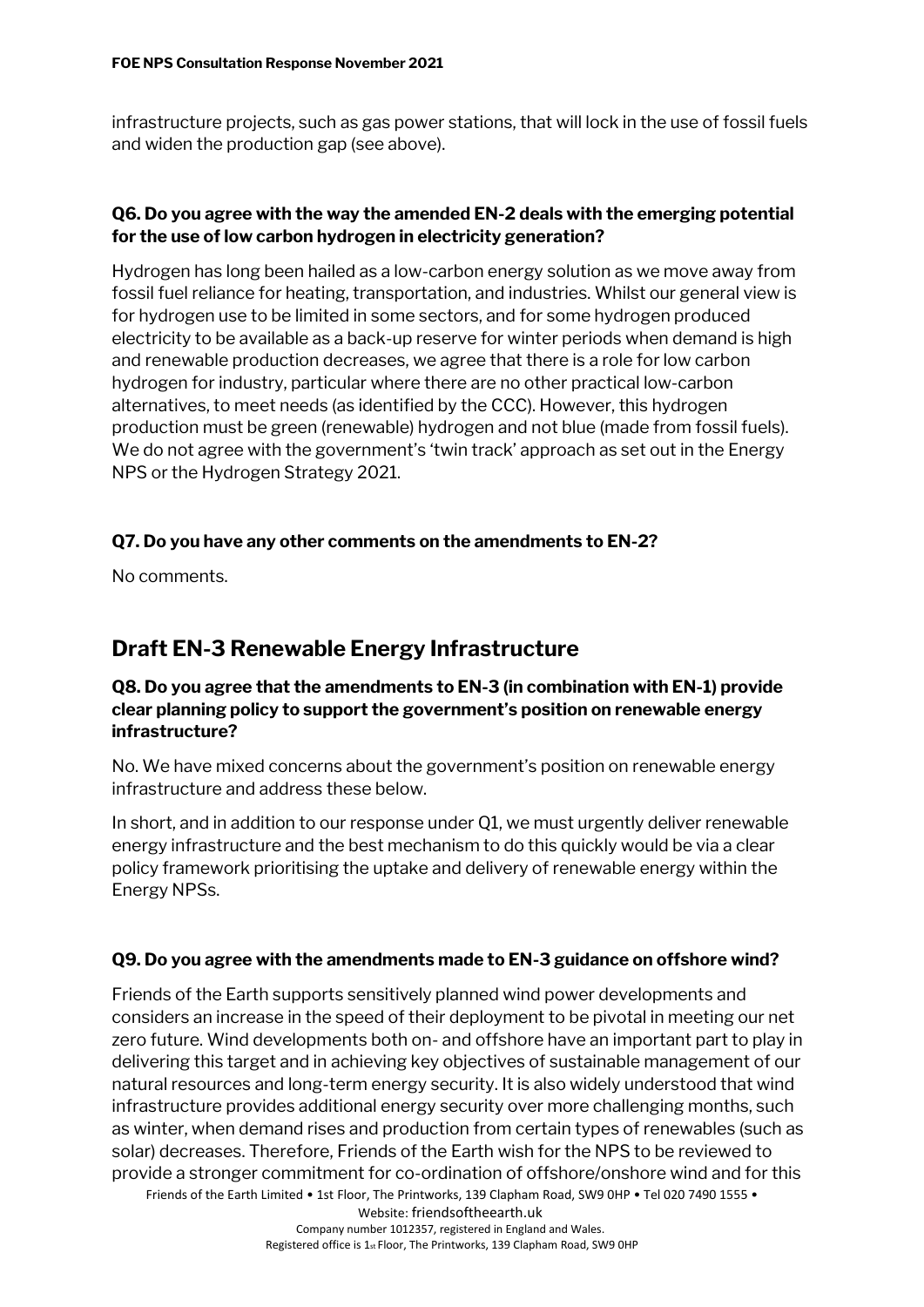to be implemented as soon as possible. Early engagement on offshore planning must be encouraged (paragraph 2.22.20) to ensure that an integrated approach of optimising the best use of land is achieved.

#### **Q10. Do you agree with the new guidance added to EN-3 on pumped hydro storage?**

No comments.

#### **Q11. Do you agree with the new guidance added to EN-3 on solar PV?**

No.

Solar plays an important role in reaching our net zero future and as we transition our energy systems. Whilst ideally solar provision should be prioritised on buildings (see the Government's commitment to focus solar growth on roof spaces (domestic and commercial) and previously used land (Solar PV Roadmap, 2013 and Solar Strategy, 2014), to protect and mitigate unnecessary pressure and impacts on rural greenfield land, we understand that this is not always viable. However, we consider the paragraph 2.48.13 can be strengthened to state that where solar must be ground mounted that this 'will be prioritised on previously developed land, brownfield land, contaminated land, industrial land, or agricultural land of classification 3b, 4 and 5 (to avoid the "best and most versatile" cropland).

This amendment removes reference to "where possible" and the final sentence of the paragraph (which conflicts somewhat with the final sentence of paragraph 2.48.15), to tighten the standards expected for this type of renewable energy project and avoid the damaging deployment of solar energy projects. All solar developments should also be designed to enhance nature as well and produce energy.

#### **Q12. Do you agree with the new guidance added to EN-3 on tidal stream energy?**

No comments.

**Q13. What further changes do you think might be necessary to EN-3 and the nationally significant infrastructure projects (NSIP) regime more broadly in the longer term to deliver our de-carbonisation and other objectives including to deliver the scale of deployment needed for Carbon Budget 6 and Net Zero?**

See comments under EN-1.

#### **Q14. Do you have any other comments on the amendments to EN-3?**

No comments.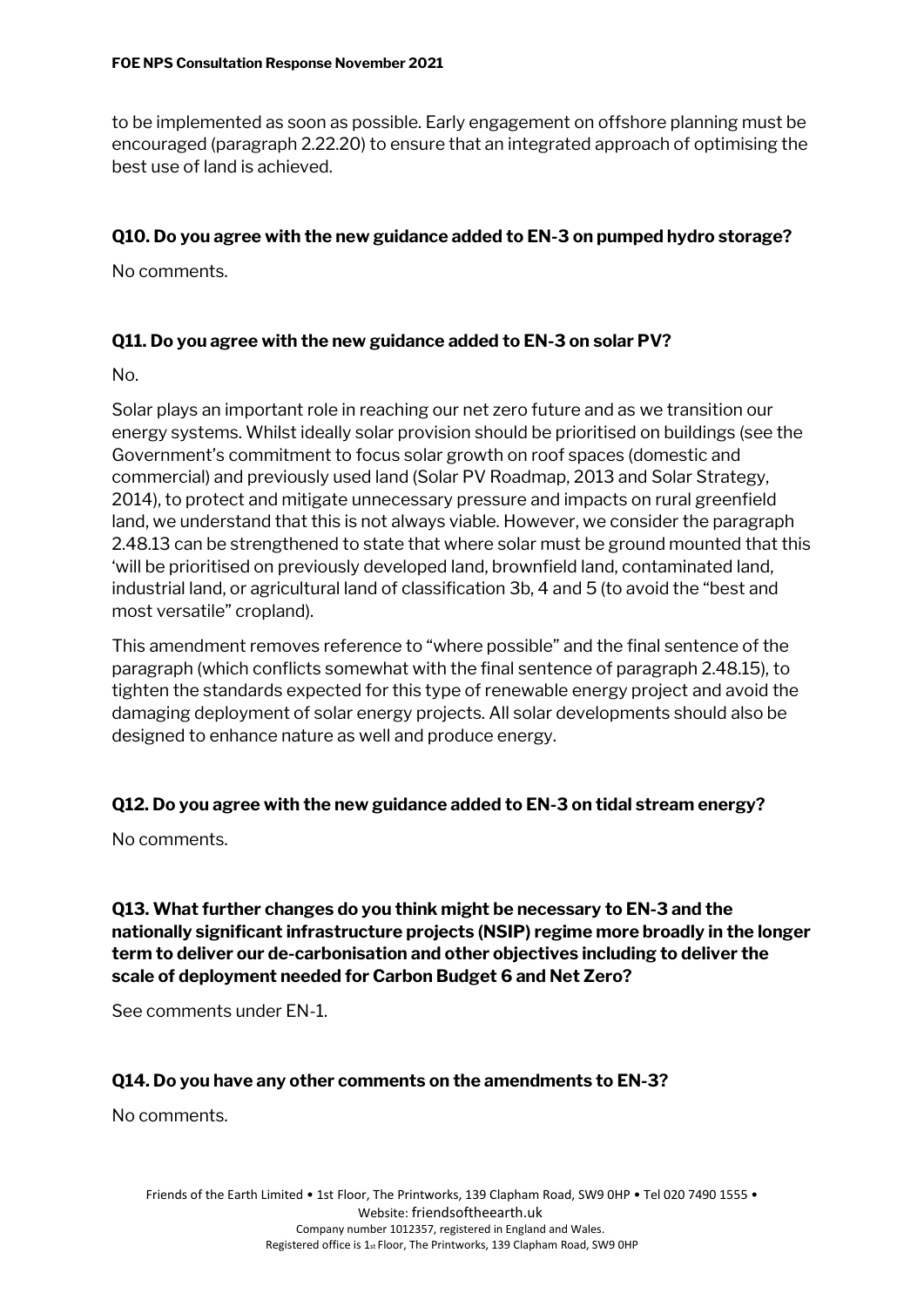### **Draft EN-4 Gas Supply Infrastructure and Gas and Oil Pipelines**

**Q15. Do you agree that the amendments to EN-4 (in combination with EN-1) provide clear planning policy to support the government's position on gas supply infrastructure and gas and oil pipelines?**

No.

As set out under Q1a, fossil fuel reliant infrastructure continues to dominate the global energy system and a sharp decline in the use of fossil fuels must be realised to keep global temperature increase below 1.5 degrees Celsius. New fossil fuel projects in the UK are incompatible with limiting global heating to 1.5 degrees Celsius.

The Energy NPS must therefore reflect an end to all support for new fossil fuel developments, including unabated gas, and a clear priority for sustainable and low carbon alternatives, particularly in the form of renewable energy, in recognition of the urgent and pressing need for such developments.

#### **Q16. Do you agree with the way the amended EN-4 deals with the emerging need for low carbon hydrogen?**

See comments under EN-1.

#### **Q17. Do you have any other comments on the amendments to EN-4?**

No comments.

# **Draft EN-5 Electricity Networks Infrastructure**

**Q18. Do you agree that the amendments to EN-5 (in combination with EN-1) provide clear planning policy to support the government's position on electricity networks infrastructure?**

No comments.

#### **Q19. Do you agree with the new guidance added to EN-5 dealing with land rights and interests?**

No comments.

#### **Q20. Do you agree with the new guidance added to EN-5 incentivising more coordination in the design and delivery of electricity transmission infrastructure associated with offshore wind?**

No comments.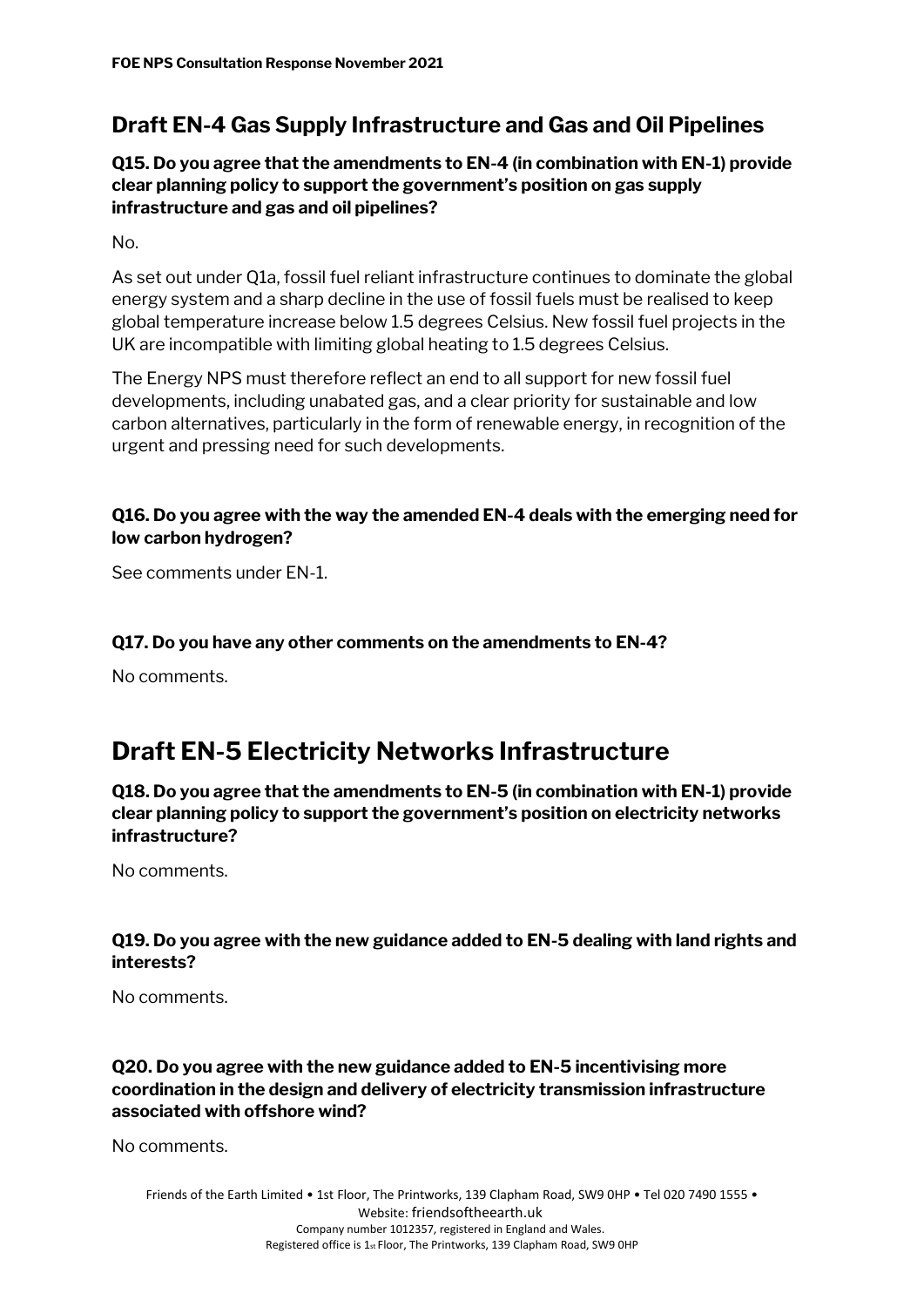**Q21. Do you agree with the amendments made to EN-5 to reflect priorities to minimise the landscape and visual impacts of new electricity network infrastructure including recognition of the 'Horlock Rules' and undergrounding in National Parks and Areas of Outstanding Natural Beauty?**

No comments.

#### **Q22. Do you have any other comments on the amendments to EN-5?**

No comments.

# **Assessment of Sustainability EN-1 to 5**

#### **Q23a. Do you have any comments on the AoS findings for the draft Overarching NPS for Energy (EN-1)?**

The Energy NPS focuses on a 'need to reduce' GHG emissions in order to 'help' combat climate change. The focus and language of the NPS is not convincing in setting a framework to prevent any further contribution to climate breakdown or to exceeding the necessary 1.5 degrees Celsius limit for global warming.

#### **Q23b. Do you have any comments on the AoS findings for the draft NPS for Natural Gas Generating Infrastructure (EN-2)?**

No comments.

#### **Q23c. Do you have any comments on the AoS findings for the draft NPS for Renewable Energy Infrastructure (EN-3)?**

No comments.

#### **Q23d. Do you have any comments on the AoS findings for the draft NPS for Gas Supply Infrastructure and Gas and Oil Pipelines (EN-4)?**

No comments.

#### **Q23e. Do you have any comments on the AoS findings for the draft NPS for Electricity Networks Infrastructure (EN-5)?**

No comments.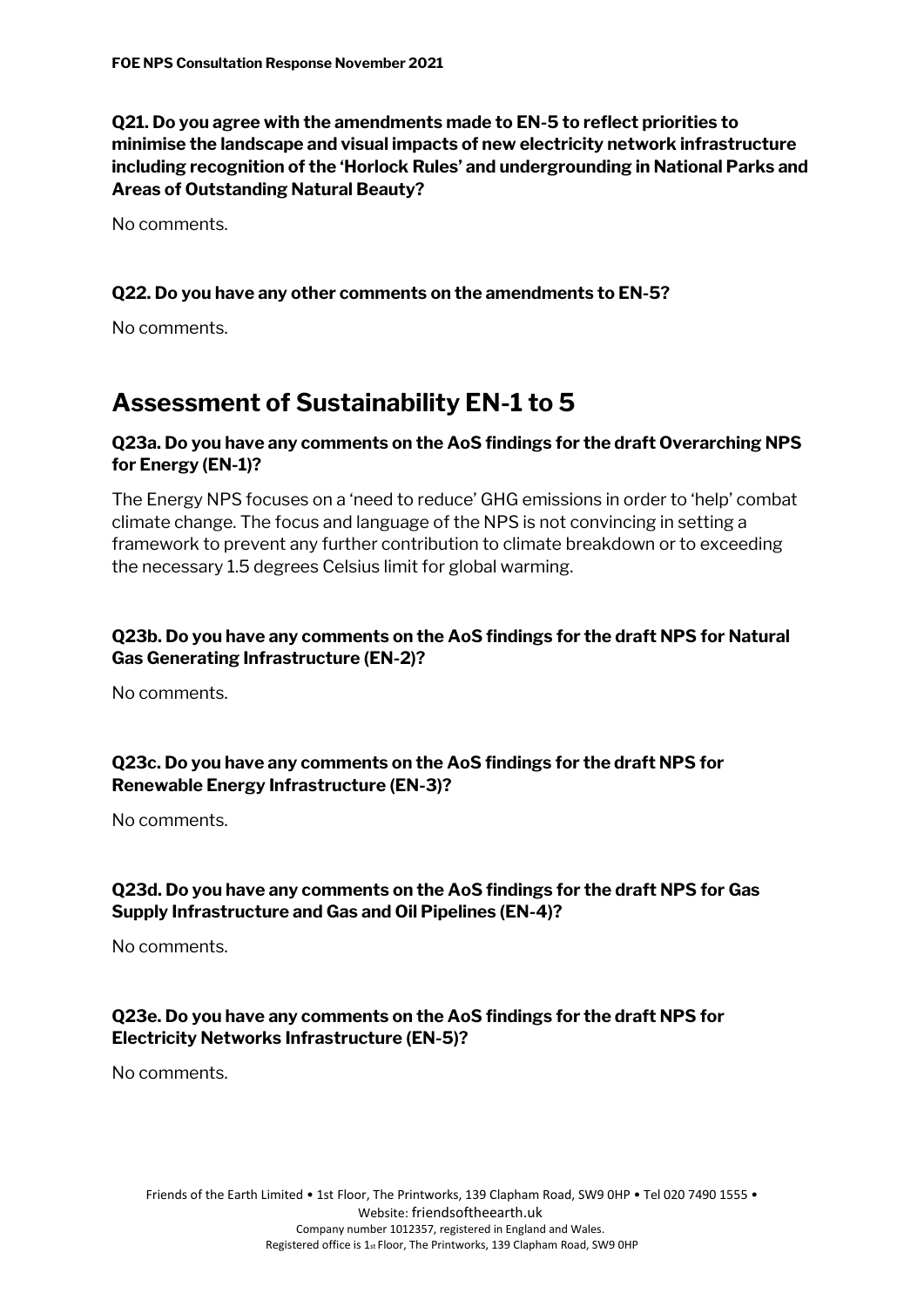# **Habitat Regulations Assessment EN-1 to 5**

**Q24a. Do you have any comments on the HRA findings for the draft Overarching NPS for Energy (EN-1)?**

No comments.

#### **Q24b. Do you have any comments on the HRA findings for the draft Overarching NPS NPS for Natural Gas Generating Infrastructure (EN-2)?**

No comments.

#### **Q24c. Do you have any comments on the HRA findings for the draft Overarching NPS for Renewable Energy Infrastructure (EN-3)?**

No comments.

#### **Q24d. Do you have any comments on the HRA findings for the draft Overarching NPS for Gas Supply Infrastructure and Gas and Oil Pipelines (EN-4)?**

No comments.

#### **Q24e. Do you have any comments on the HRA findings for the draft Overarching NPS for Electricity Networks Infrastructure (EN-5)?**

No comments.

### **Other Comments**

#### **Q25. To maintain consistency and ensure an efficient transition to the updated NPS, the drafts adopt the same structure as the existing suite of NPS. Do you agree with this approach?**

No.

Whilst a review of the Energy related NPSs is welcomed and long overdue, it is paramount that the new flexibilities introduced to ensure that the NPSs can remain current into the future does not prevent, or delay further, the UKs ability to meet or exceed its climate change commitments. The government must act now to halt all new fossil fuel development and instead, prioritise a sustainable, low carbon energy sector led by renewable technologies. This position must be clearly set out in the Energy NPS.

There remains an imbalance in the draft Energy NPS between the use and prioritisation of fossil fuel compared to renewable energy developments. We cannot continue to support new fossil fuel development in light of the current climate emergency which we are continuing to fuel.

Friends of the Earth Limited • 1st Floor, The Printworks, 139 Clapham Road, SW9 0HP • Tel 020 7490 1555 • Website: friendsoftheearth.uk Company number 1012357, registered in England and Wales. Registered office is 1st Floor, The Printworks, 139 Clapham Road, SW9 0HP